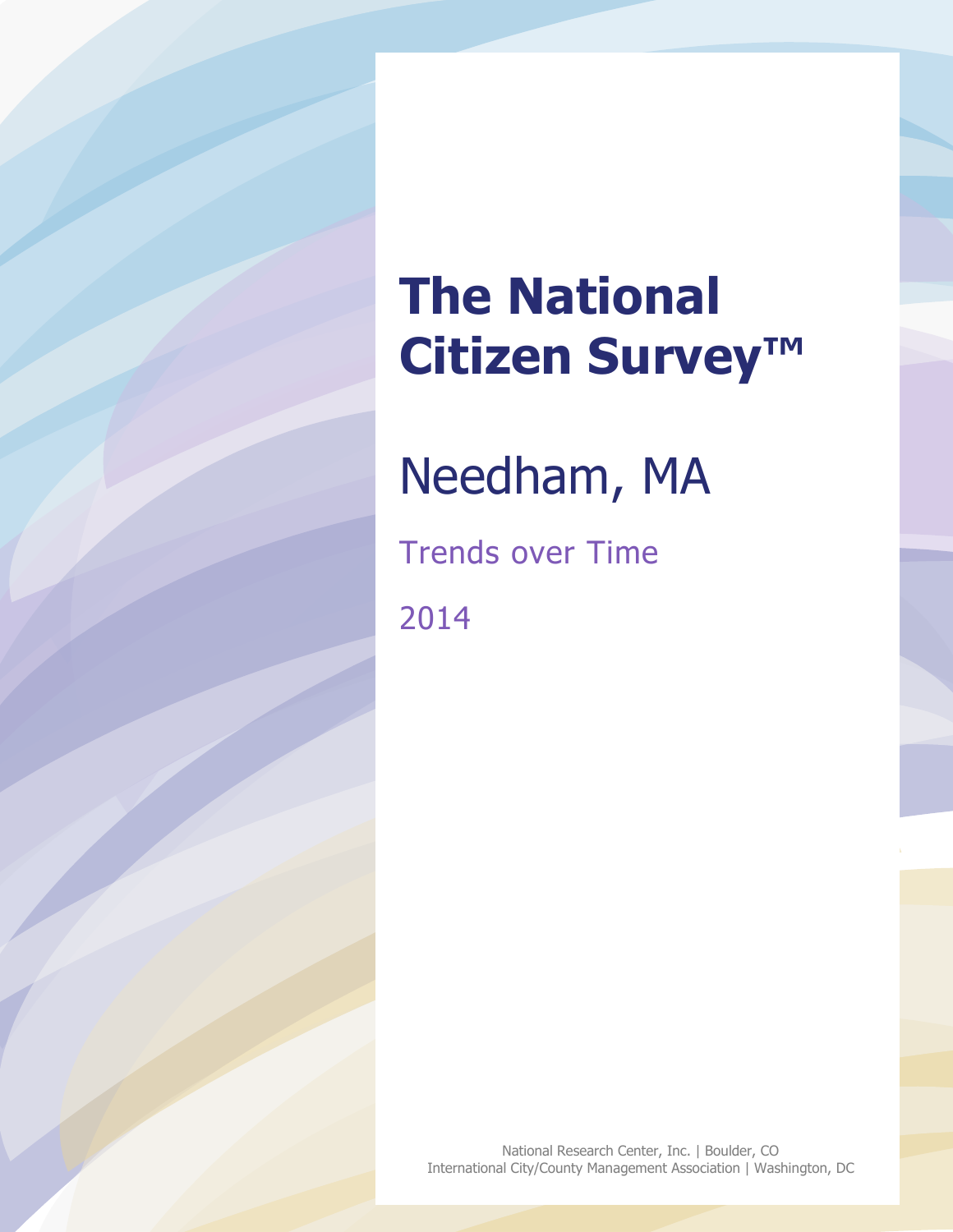# **Summary**

The National Citizen Survey™ (The NCS™) is a collaborative effort between National Research Center, Inc. (NRC) and the International City/County Management Association (ICMA). The survey and its administration are standardized to assure high quality research methods and directly comparable results across The NCS communities. The NCS captures residents' opinions within the three pillars of a community (Community Characteristics, Governance and Participation) across eight central facets of community (Safety, Mobility, Natural Environment, Built Environment, Economy, Recreation and Wellness, Education and Enrichment and Community Engagement). This report discusses trends over time, comparing the 2014 ratings for the Town of Needham to its previous survey results in 2008, 2010 and 2012. Additional reports and technical appendices are available under separate cover.

Trend data for Needham represent important comparison data and should be examined for improvements or declines. Deviations from stable trends over time, especially, represent opportunities for understanding how local policies, programs or public information may have affected residents' opinions.

Meaningful differences between survey years have been noted within the following tables as being "higher" or "lower" if the differences are greater than six percentage points between the 2012 and 2014 surveys, otherwise the comparison between 2012 and 2014 are noted as being "similar." Additionally, benchmark comparisons for all survey years are presented for reference. Changes in the benchmark comparison over time can be impacted by various trends, including varying survey cycles for the individual communities that comprise the benchmarks, regional and national economic or other events, as well as emerging survey methodologies.

Overall, ratings in Needham for 2014 generally remained stable. Of the 88 items for which comparisons were available, 65 items were rated similarly in 2012 and 2014, 16 items showed a decrease in ratings and 7 showed an increase in ratings. Notable trends over time included the following:

- There were several decreases from 2012 to 2014 within the facet of Mobility. Travel by public transportation, street repair, street cleaning, street lighting, snow removal and sidewalk maintenance all showed a decrease in ratings from 2012 to 2014. However, ratings for traffic flow increased.
- Within the facet of Economy ratings for Needham as a place to work declined from 2012 to 2014 while ratings for economic development and the positive impact of the economy increased.
- Within the facet of Education and Enrichment there were no decreases in ratings and cultural activities and child care ratings increased from 2012 to 2014.
- There were increases and decreases within the pillar of Participation. Fewer residents attended a local public meeting or watched a local public meeting in 2014 when compared to 2012. However, more residents indicated recycling at home in 2014 than in 2012.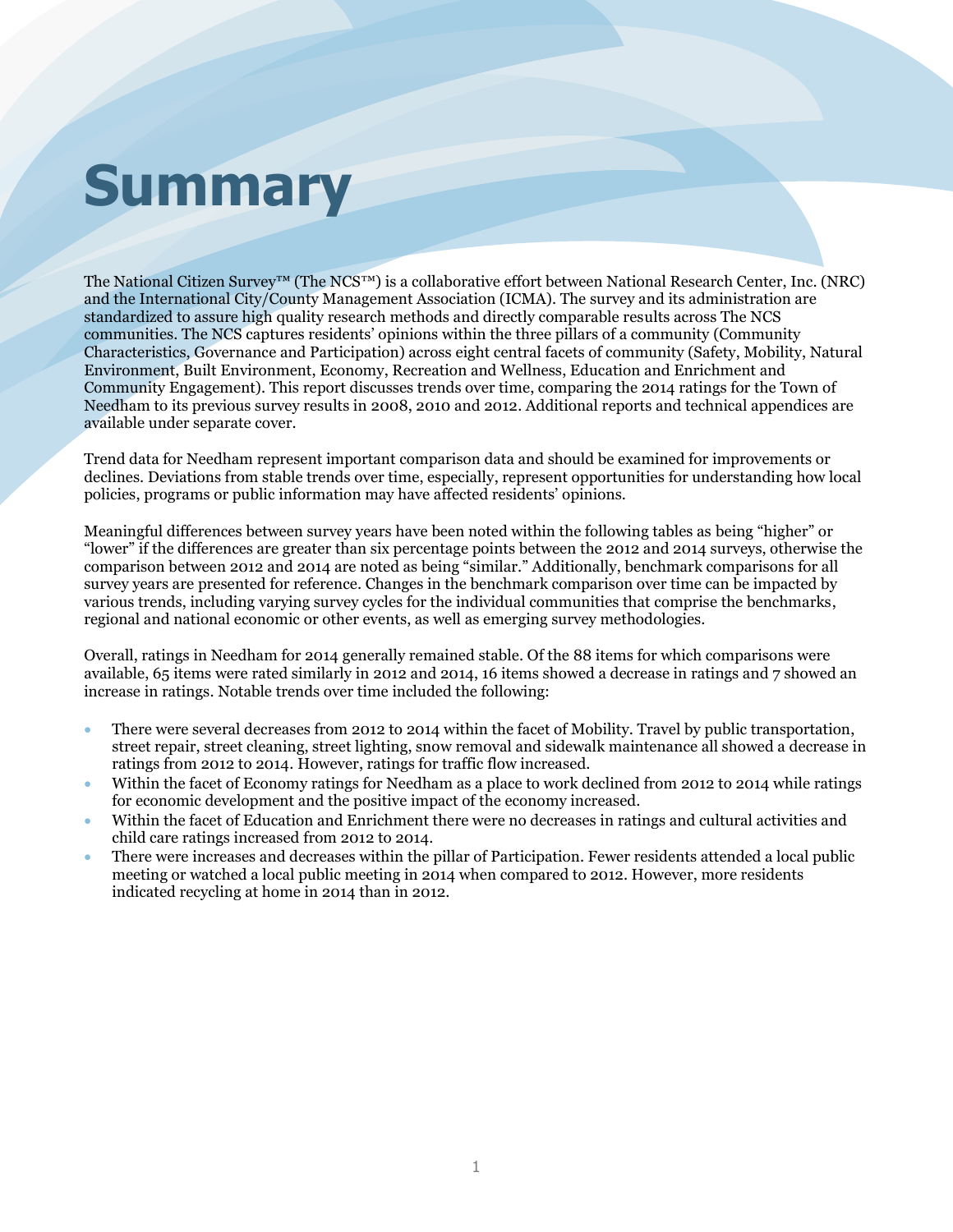#### Table 1: Community Characteristics General

|                         |      | Percent rating positively (e.g., excellent/good) |      |      |                              |             | Comparison to benchmark |             |         |
|-------------------------|------|--------------------------------------------------|------|------|------------------------------|-------------|-------------------------|-------------|---------|
|                         | 2008 | 2010                                             | 2012 | 2014 | 2014 rating compared to 2012 | 2008        | 2010                    | 2012        | 2014    |
| Overall quality of life | 91%  | 96%                                              | 97%  | 93%  | Similar                      | Much higher | Much higher             | Much higher | Similar |
| Overall image           | 89%  | 91%                                              | 95%  | 91%  | Similar                      | Much higher | Much higher             | Much higher | Higher  |
| Place to live           | 96%  | 98%                                              | 97%  | 96%  | Similar                      | Much higher | Much higher             | Much higher | Higher  |
| Neighborhood            | 89%  | 94%                                              | 93%  | 90%  | Similar                      | Much higher | Much higher             | Much higher | Higher  |
| Place to raise children | 94%  | 97%                                              | 97%  | 95%  | Similar                      | Much higher | Much higher             | Much higher | Higher  |
| Place to retire         | 51%  | 57%                                              | 59%  | 51%  | Lower                        | Lower       | Similar                 | Similar     | Similar |
| Overall appearance      | 73%  | 83%                                              | 85%  | 88%  | Similar                      | Much higher | Much higher             | Much higher | Similar |

## Table 2: Community Characteristics by Facet

|                          |                                 |           | Percent rating positively (e.g., excellent/good, | very/somewhat safe) |      | 2014 rating compared | Comparison to benchmark |                |                |         |
|--------------------------|---------------------------------|-----------|--------------------------------------------------|---------------------|------|----------------------|-------------------------|----------------|----------------|---------|
|                          |                                 | 2008      | 2010                                             | 2012                | 2014 | to 2012              | 2008                    | 2010           | 2012           | 2014    |
|                          | Overall feeling of safety       | <b>NA</b> | <b>NA</b>                                        | <b>NA</b>           | 97%  | <b>NA</b>            | <b>NA</b>               | <b>NA</b>      | <b>NA</b>      | Higher  |
|                          | Safe in neighborhood            | 99%       | 99%                                              | 99%                 | 96%  | Similar              | Much<br>higher          | Much<br>higher | Much<br>higher | Similar |
| Safety                   | Safe downtown/commercial area   | 98%       | 99%                                              | 98%                 | 96%  | Similar              | Much<br>higher          | Much<br>higher | Much<br>higher | Similar |
|                          | Overall ease of travel          | <b>NA</b> | <b>NA</b>                                        | <b>NA</b>           | 88%  | <b>NA</b>            | <b>NA</b>               | <b>NA</b>      | NА             | Similar |
|                          | Paths and walking trails        | 44%       | 50%                                              | 57%                 | 61%  | Similar              | Much<br>lower           | Lower          | Lower          | Similar |
|                          | Ease of walking                 | 76%       | 81%                                              | 83%                 | 84%  | Similar              | Much<br>higher          | Much<br>higher | Much<br>higher | Higher  |
|                          | Travel by bicycle               | 50%       | 59%                                              | 60%                 | 55%  | Similar              | Higher                  | Much<br>higher | Much<br>higher | Similar |
|                          | Travel by public transportation | 78%       | 77%                                              | 72%                 | 51%  | Lower                | Much<br>higher          | Much<br>higher | Much<br>higher | Similar |
|                          | Travel by car                   | 75%       | 78%                                              | 79%                 | 75%  | Similar              | Much<br>higher          | Much<br>higher | Much<br>higher | Similar |
|                          | Public parking                  | <b>NA</b> | <b>NA</b>                                        | <b>NA</b>           | 55%  | <b>NA</b>            | <b>NA</b>               | <b>NA</b>      | <b>NA</b>      | Similar |
| Mobility                 | <b>Traffic flow</b>             | 48%       | 48%                                              | 51%                 | 58%  | Higher               | Higher                  | Higher         | Higher         | Similar |
|                          | Overall natural environment     | 72%       | 81%                                              | 84%                 | 86%  | Similar              | Higher                  | Higher         | Much<br>higher | Similar |
|                          | <b>Cleanliness</b>              | 78%       | 85%                                              | 89%                 | 89%  | Similar              | Much<br>higher          | Much<br>higher | Much<br>higher | Higher  |
| Natural Environment      | Air quality                     | <b>NA</b> | 86%                                              | 85%                 | 91%  | Higher               | <b>NA</b>               | Much<br>higher | Much<br>higher | Higher  |
|                          | Overall built environment       | <b>NA</b> | <b>NA</b>                                        | <b>NA</b>           | 70%  | <b>NA</b>            | <b>NA</b>               | <b>NA</b>      | <b>NA</b>      | Similar |
| <b>Built Environment</b> | New development in Needham      | 51%       | 65%                                              | 60%                 | 52%  | Lower                | Lower                   | Higher         | Similar        | Similar |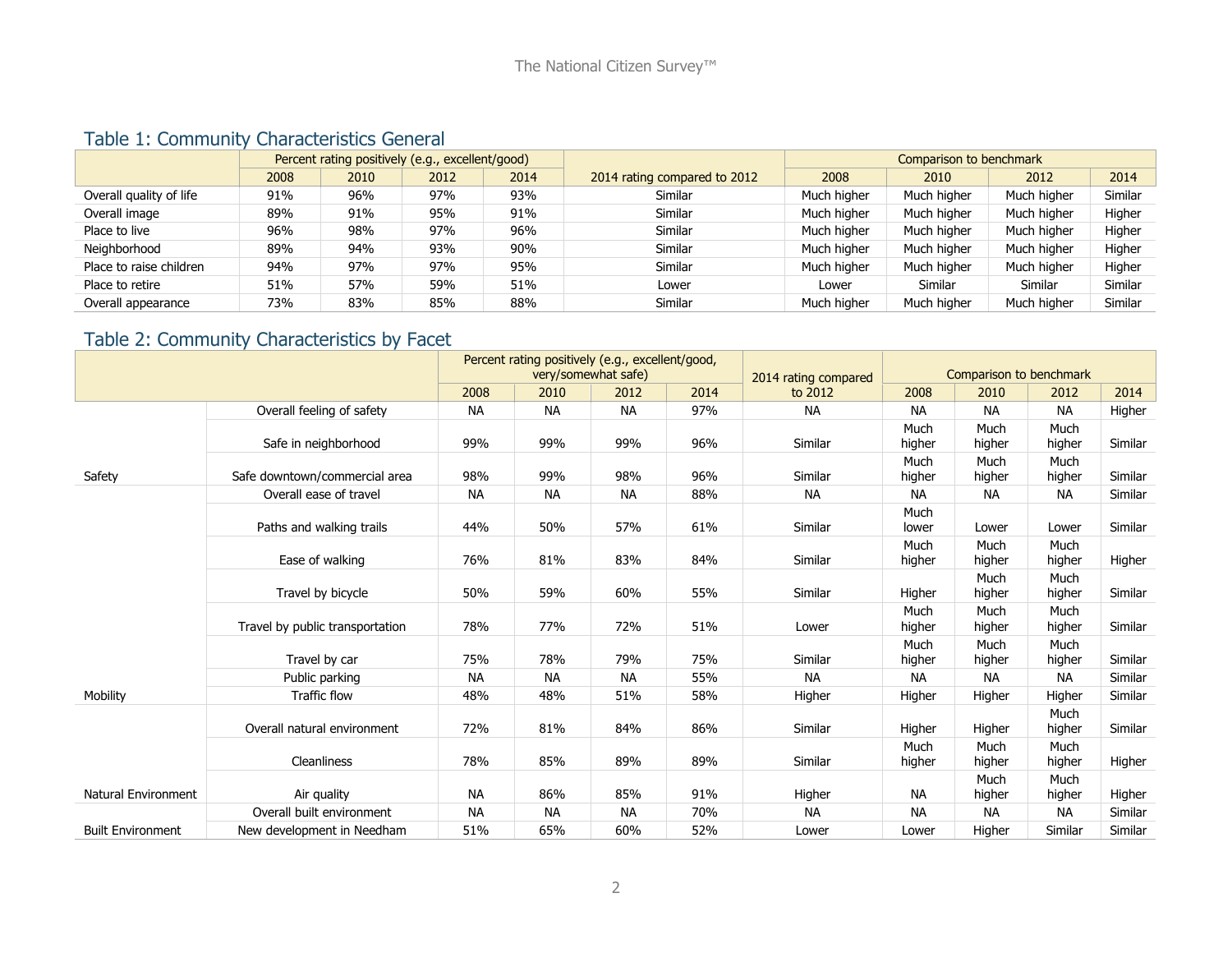|                             |                                                 |           |           | Percent rating positively (e.g., excellent/good,<br>very/somewhat safe) |      | 2014 rating compared |                | Comparison to benchmark |                |         |
|-----------------------------|-------------------------------------------------|-----------|-----------|-------------------------------------------------------------------------|------|----------------------|----------------|-------------------------|----------------|---------|
|                             |                                                 | 2008      | 2010      | 2012                                                                    | 2014 | to 2012              | 2008           | 2010                    | 2012           | 2014    |
|                             | Affordable quality housing                      | 22%       | 29%       | 25%                                                                     | 25%  | Similar              | Much<br>lower  | Lower                   | Much<br>lower  | Lower   |
|                             | Housing options                                 | 40%       | 47%       | 45%                                                                     | 42%  | Similar              | Much<br>lower  | Much<br>lower           | Much<br>lower  | Lower   |
|                             | Public places                                   | <b>NA</b> | <b>NA</b> | <b>NA</b>                                                               | 67%  | <b>NA</b>            | <b>NA</b>      | <b>NA</b>               | <b>NA</b>      | Similar |
|                             | Overall economic health                         | <b>NA</b> | <b>NA</b> | <b>NA</b>                                                               | 84%  | <b>NA</b>            | <b>NA</b>      | <b>NA</b>               | <b>NA</b>      | Higher  |
|                             | Vibrant downtown/commercial area                | <b>NA</b> | <b>NA</b> | <b>NA</b>                                                               | 47%  | <b>NA</b>            | <b>NA</b>      | <b>NA</b>               | <b>NA</b>      | Similar |
|                             | Business and services                           | 63%       | 65%       | 66%                                                                     | 63%  | Similar              | <b>NA</b>      | Similar                 | Similar        | Similar |
|                             | Cost of living                                  | <b>NA</b> | <b>NA</b> | <b>NA</b>                                                               | 28%  | <b>NA</b>            | <b>NA</b>      | <b>NA</b>               | <b>NA</b>      | Similar |
|                             | Shopping opportunities                          | 30%       | 36%       | 36%                                                                     | 39%  | Similar              | Much<br>lower  | Much<br>lower           | Much<br>lower  | Lower   |
|                             | <b>Employment opportunities</b>                 | 34%       | 36%       | 43%                                                                     | 37%  | Similar              | Much<br>higher | Higher                  | Much<br>higher | Similar |
|                             | Place to visit                                  | <b>NA</b> | <b>NA</b> | <b>NA</b>                                                               | 66%  | <b>NA</b>            | <b>NA</b>      | <b>NA</b>               | <b>NA</b>      | Similar |
| Economy                     | Place to work                                   | 72%       | 75%       | 79%                                                                     | 65%  | Lower                | Much<br>higher | Much<br>higher          | Much<br>higher | Similar |
|                             | Health and wellness                             | <b>NA</b> | <b>NA</b> | <b>NA</b>                                                               | 83%  | <b>NA</b>            | <b>NA</b>      | <b>NA</b>               | <b>NA</b>      | Similar |
|                             | Mental health care                              | <b>NA</b> | <b>NA</b> | <b>NA</b>                                                               | 65%  | <b>NA</b>            | <b>NA</b>      | <b>NA</b>               | <b>NA</b>      | Higher  |
|                             | Preventive health services                      | <b>NA</b> | 77%       | 78%                                                                     | 82%  | Similar              | <b>NA</b>      | Much<br>higher          | Much<br>higher | Higher  |
|                             | Health care                                     | 71%       | 76%       | 79%                                                                     | 82%  | Similar              | Much<br>higher | Much<br>higher          | Much<br>higher | Higher  |
|                             | Food                                            | <b>NA</b> | 72%       | 70%                                                                     | 72%  | Similar              | <b>NA</b>      | Much<br>higher          | Higher         | Similar |
| Recreation and              | Recreational opportunities                      | 65%       | 71%       | 67%                                                                     | 66%  | Similar              | Higher         | Higher                  | Similar        | Similar |
| Wellness                    | Fitness opportunities                           | <b>NA</b> | <b>NA</b> | <b>NA</b>                                                               | 66%  | <b>NA</b>            | <b>NA</b>      | <b>NA</b>               | <b>NA</b>      | Similar |
|                             | Religious or spiritual events and<br>activities | 87%       | 90%       | 92%                                                                     | 88%  | Similar              | Much<br>higher | Much<br>higher          | Much<br>higher | Similar |
|                             | Cultural/arts/music activities                  | 42%       | 47%       | 53%                                                                     | 62%  | Higher               | Much<br>lower  | Lower                   | Similar        | Similar |
|                             | Adult education                                 | <b>NA</b> | <b>NA</b> | <b>NA</b>                                                               | 74%  | <b>NA</b>            | <b>NA</b>      | <b>NA</b>               | <b>NA</b>      | Similar |
|                             | K-12 education                                  | 91%       | 89%       | 93%                                                                     | 91%  | Similar              | Much<br>higher | Much<br>higher          | Much<br>higher | Higher  |
| Education and<br>Enrichment | Child care/preschool                            | 44%       | 52%       | 51%                                                                     | 62%  | Higher               | Higher         | Much<br>higher          | Higher         | Similar |
| Community                   | Social events and activities                    | 67%       | 73%       | 75%                                                                     | 69%  | Lower                | Much<br>higher | Much<br>higher          | Much<br>higher | Similar |
| Engagement                  | Neighborliness                                  | <b>NA</b> | <b>NA</b> | <b>NA</b>                                                               | 78%  | <b>NA</b>            | <b>NA</b>      | <b>NA</b>               | <b>NA</b>      | Higher  |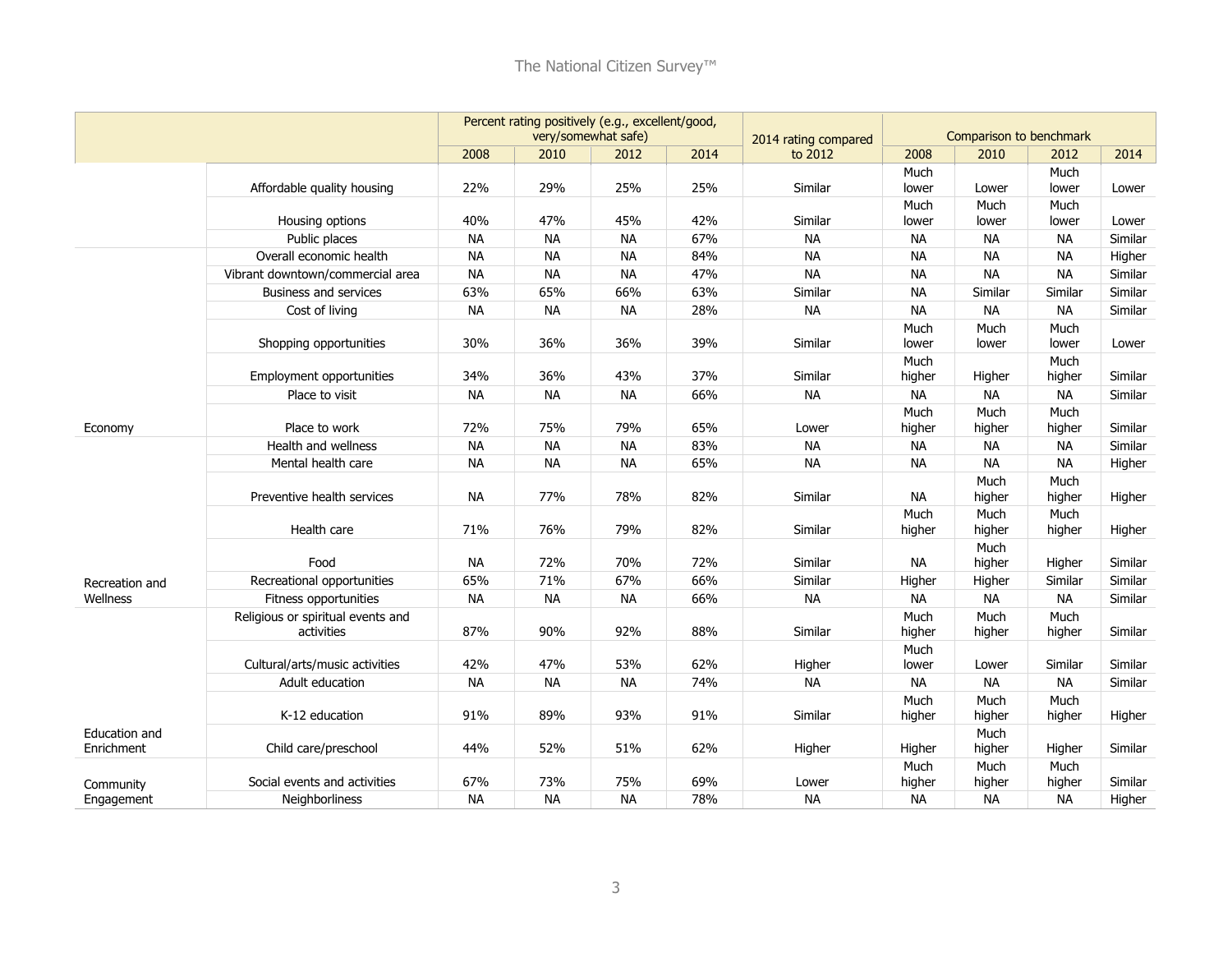#### The National Citizen Survey<sup>™</sup>

|  |                                                      | Percent rating positively (e.g., excellent/good, | very/somewhat safe) |     | 2014 rating compared |         | Comparison to benchmark |                |                |         |
|--|------------------------------------------------------|--------------------------------------------------|---------------------|-----|----------------------|---------|-------------------------|----------------|----------------|---------|
|  |                                                      | 2008<br>2014<br>2010<br>2012                     |                     |     |                      | to 2012 | 2008                    | 2010           | 2012           | 2014    |
|  | Openness and acceptance                              | 69%                                              | 71%                 | 71% | 71%                  | Similar | Much<br>higher          | Much<br>higher | Much<br>higher | Similar |
|  | Opportunities to participate in<br>community matters | 78%                                              | 78%                 | 83% | 79%                  | Similar | Much<br>higher          | Much<br>higher | Much<br>higher | Similar |
|  | Opportunities to volunteer                           | 85%                                              | 86%                 | 87% | 79%                  | Lower   | Much<br>higher          | Much<br>higher | Much<br>higher | Similar |

#### Table 3: Governance General

|                                             |           | Percent rating positively (e.g., excellent/good) |           |      |                              |             | Comparison to benchmark |             |         |
|---------------------------------------------|-----------|--------------------------------------------------|-----------|------|------------------------------|-------------|-------------------------|-------------|---------|
|                                             | 2008      | 2010                                             | 2012      | 2014 | 2014 rating compared to 2012 | 2008        | 2010                    | 2012        | 2014    |
| Services provided by Needham                | 85%       | 89%                                              | 90%       | 85%  | Similar                      | Much higher | Much higher             | Much higher | Similar |
| Customer service                            | 86%       | 84%                                              | 84%       | 84%  | Similar                      | Much higher | Much higher             | Much higher | Similar |
| Value of services for taxes paid            | 62%       | 61%                                              | 67%       | 65%  | Similar                      | Similar     | Much higher             | Much higher | Similar |
| Overall direction                           | 60%       | 65%                                              | 70%       | 67%  | Similar                      | Similar     | Much higher             | Much higher | Similar |
| Welcoming citizen involvement               | 62%       | 63%                                              | 67%       | 63%  | Similar                      | Similar     | Much higher             | Much higher | Similar |
| Confidence in Town government               | <b>NA</b> | <b>NA</b>                                        | <b>NA</b> | 65%  | <b>NA</b>                    | <b>NA</b>   | <b>NA</b>               | <b>NA</b>   | Similar |
| Acting in the best interest of Needham      | <b>NA</b> | <b>NA</b>                                        | <b>NA</b> | 69%  | <b>NA</b>                    | <b>NA</b>   | <b>NA</b>               | <b>NA</b>   | Similar |
| Being honest                                | <b>NA</b> | <b>NA</b>                                        | <b>NA</b> | 72%  | <b>NA</b>                    | NA          | <b>NA</b>               | <b>NA</b>   | Similar |
| Treating all residents fairly               | <b>NA</b> | <b>NA</b>                                        | <b>NA</b> | 69%  | <b>NA</b>                    | <b>NA</b>   | <b>NA</b>               | <b>NA</b>   | Similar |
| Services provided by the Federal Government | 43%       | 50%                                              | 55%       | 50%  | Similar                      | Higher      | Much higher             | Much higher | Similar |

## Table 4: Governance by Facet

|     |                        |      |      | Percent rating positively (e.g.,<br>excellent/good) |      | 2014 rating compared to |                | Comparison to benchmark |                |         |
|-----|------------------------|------|------|-----------------------------------------------------|------|-------------------------|----------------|-------------------------|----------------|---------|
|     |                        | 2008 | 2010 | 2012                                                | 2014 | 2012                    | 2008           | 2010                    | 2012           | 2014    |
|     | Police                 | 95%  | 96%  | 94%                                                 | 92%  | Similar                 | Much<br>higher | Much<br>higher          | Much<br>higher | Higher  |
|     | Fire                   | 98%  | 99%  | 98%                                                 | 94%  | Similar                 | Much<br>higher | Much<br>higher          | Much<br>higher | Similar |
|     | Ambulance/EMS          | 98%  | 97%  | 98%                                                 | 95%  | Similar                 | Much<br>higher | Much<br>higher          | Much<br>higher | Similar |
|     | Crime prevention       | 94%  | 91%  | 93%                                                 | 91%  | Similar                 | Much<br>higher | Much<br>higher          | Much<br>higher | Higher  |
|     | Fire prevention        | 92%  | 92%  | 92%                                                 | 88%  | Similar                 | Much<br>higher | Much<br>higher          | Much<br>higher | Similar |
|     | Animal control         | 79%  | 78%  | 77%                                                 | 79%  | Similar                 | Much<br>higher | Much<br>higher          | Much<br>higher | Similar |
| ety | Emergency preparedness | 83%  | 87%  | 80%                                                 | 75%  | Similar                 | Much<br>higher | Much<br>higher          | Much<br>higher | Similar |

 $Saf$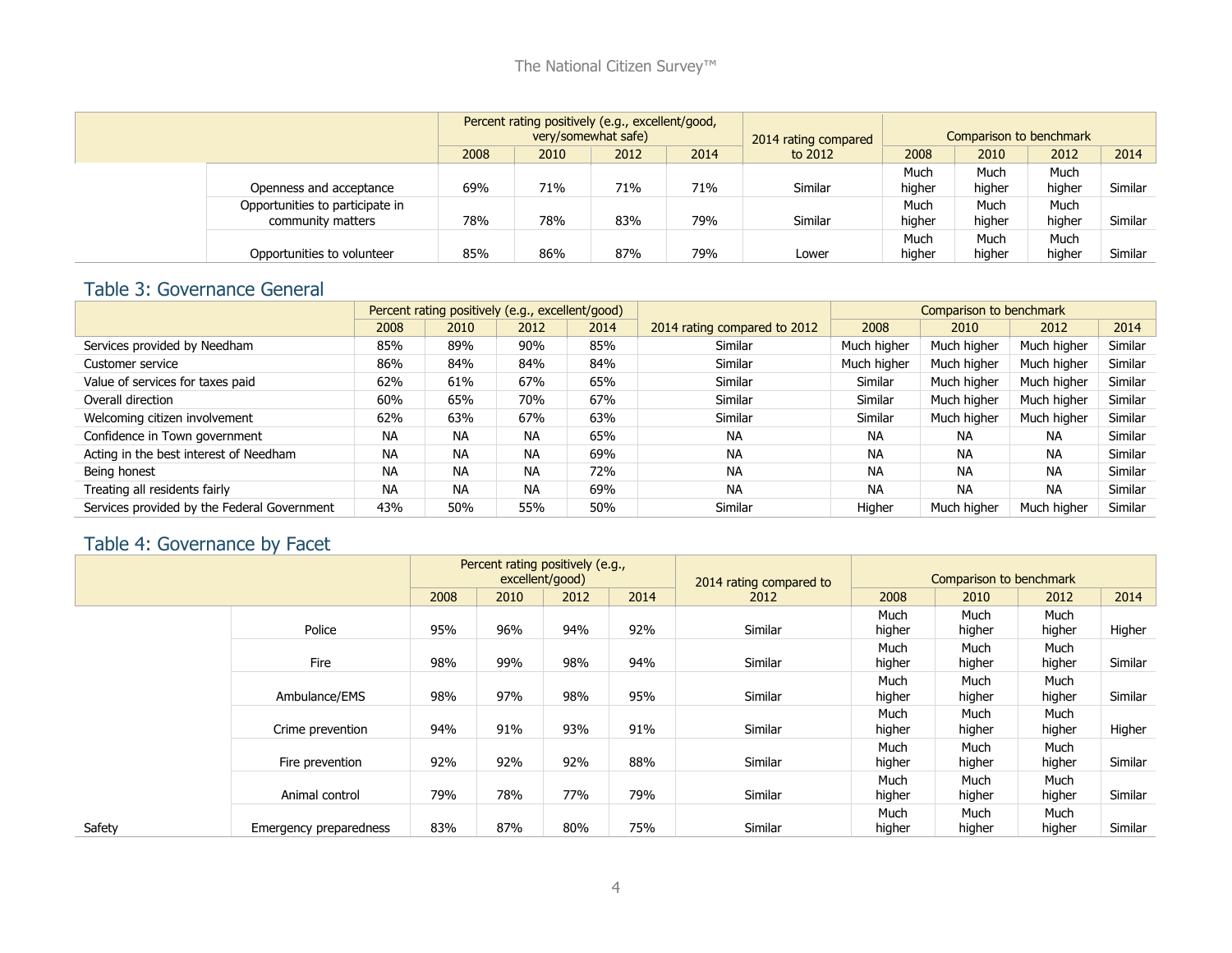|                                |                                  |           |           | Percent rating positively (e.g.,<br>excellent/good) |      | 2014 rating compared to |                | Comparison to benchmark |                |         |
|--------------------------------|----------------------------------|-----------|-----------|-----------------------------------------------------|------|-------------------------|----------------|-------------------------|----------------|---------|
|                                |                                  | 2008      | 2010      | 2012                                                | 2014 | 2012                    | 2008           | 2010                    | 2012           | 2014    |
|                                | Traffic enforcement              | 76%       | 80%       | 77%                                                 | 77%  | Similar                 | Much<br>higher | Much<br>higher          | Much<br>higher | Similar |
|                                | Street repair                    | 32%       | 39%       | 52%                                                 | 43%  | Lower                   | Much lower     | Similar                 | Higher         | Similar |
|                                | Street cleaning                  | 55%       | 61%       | 73%                                                 | 64%  | Lower                   | Similar        | Similar                 | Much<br>higher | Similar |
|                                | Street lighting                  | 56%       | 66%       | 70%                                                 | 60%  | Lower                   | Similar        | Higher                  | Much<br>higher | Similar |
|                                | Snow removal                     | 63%       | 63%       | 72%                                                 | 65%  | Lower                   | Similar        | Similar                 | Much<br>higher | Similar |
|                                | Sidewalk maintenance             | 41%       | 46%       | 51%                                                 | 44%  | Lower                   | Much lower     | Lower                   | Similar        | Similar |
|                                | Traffic signal timing            | 56%       | 57%       | 55%                                                 | 61%  | Similar                 | Much<br>higher | Higher                  | Similar        | Similar |
| Mobility                       | Bus or transit services          | <b>NA</b> | 59%       | 60%                                                 | 58%  | Similar                 | <b>NA</b>      | Much<br>higher          | Higher         | Similar |
|                                | Recycling                        | 84%       | 84%       | 82%                                                 | 80%  | Similar                 | Much<br>higher | Much<br>higher          | Much<br>higher | Similar |
|                                | Drinking water                   | 83%       | 89%       | 89%                                                 | 85%  | Similar                 | Much<br>higher | Much<br>higher          | Much<br>higher | Higher  |
|                                | Natural areas preservation       | 60%       | 64%       | 70%                                                 | 64%  | Similar                 | Higher         | Higher                  | Much<br>higher | Similar |
| Natural Environment            | Open space                       | <b>NA</b> | <b>NA</b> | <b>NA</b>                                           | 63%  | <b>NA</b>               | <b>NA</b>      | <b>NA</b>               | <b>NA</b>      | Similar |
|                                | Storm drainage                   | 70%       | 67%       | 77%                                                 | 66%  | Lower                   | Much<br>higher | Higher                  | Much<br>higher | Similar |
|                                | Sewer services                   | 83%       | 86%       | 92%                                                 | 88%  | Similar                 | Much<br>higher | Much<br>higher          | Much<br>higher | Similar |
|                                | Land use, planning and<br>zoning | 47%       | 49%       | 51%                                                 | 50%  | Similar                 | Higher         | Higher                  | Higher         | Similar |
| <b>Built Environment</b>       | Cable television                 | 77%       | 76%       | 78%                                                 | 73%  | Similar                 | Much<br>higher | Much<br>higher          | Much<br>higher | Similar |
| Economy                        | Economic development             | 52%       | 50%       | 52%                                                 | 60%  | Higher                  | Higher         | Higher                  | Much<br>higher | Similar |
|                                | Town parks                       | 78%       | 88%       | 89%                                                 | 82%  | Lower                   | Similar        | Higher                  | Similar        | Similar |
|                                | Recreation programs              | 79%       | 86%       | 86%                                                 | 77%  | Lower                   | Much<br>higher | Much<br>higher          | Much<br>higher | Similar |
|                                | Recreation centers               | <b>NA</b> | 68%       | 65%                                                 | 69%  | Similar                 | NА             | Similar                 | Lower          | Similar |
| <b>Recreation and Wellness</b> | Health services                  | 83%       | 85%       | 89%                                                 | 87%  | Similar                 | Much<br>higher | Much<br>higher          | Much<br>higher | Higher  |
|                                | Special events                   | <b>NA</b> | <b>NA</b> | <b>NA</b>                                           | 76%  | <b>NA</b>               | <b>NA</b>      | <b>NA</b>               | <b>NA</b>      | Similar |
| Education and<br>Enrichment    | <b>Public libraries</b>          | 94%       | 93%       | 94%                                                 | 90%  | Similar                 | Much<br>higher | Much<br>higher          | Much<br>higher | Similar |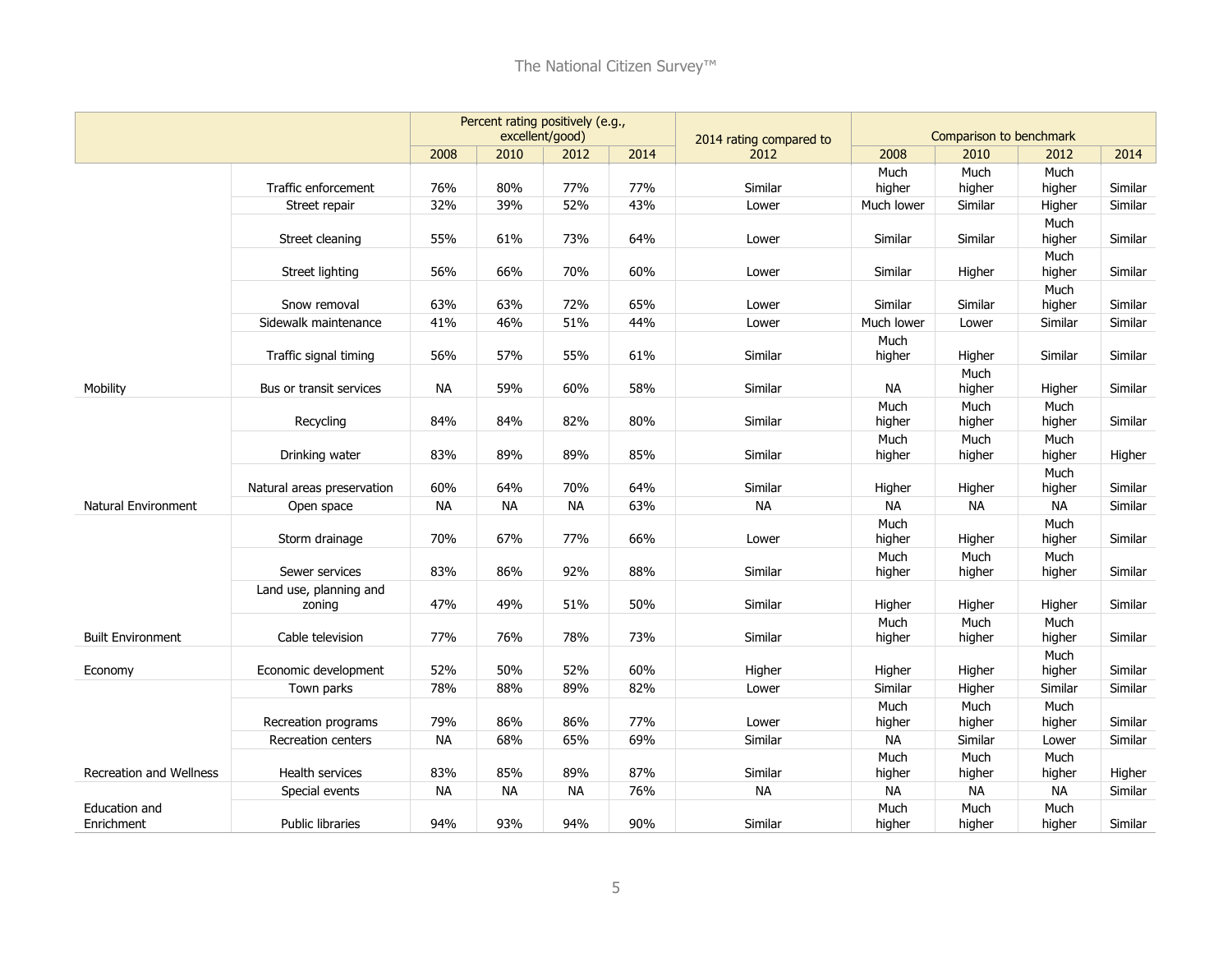|                      |                    |                          |      | Percent rating positively (e.g.,<br>excellent/good) |              | 2014 rating compared to | Comparison to benchmark |        |        |         |  |
|----------------------|--------------------|--------------------------|------|-----------------------------------------------------|--------------|-------------------------|-------------------------|--------|--------|---------|--|
|                      |                    | 2008                     | 2010 | 2012                                                | 2014<br>2012 |                         | 2008                    | 2010   | 2012   | 2014    |  |
|                      |                    |                          |      |                                                     |              |                         | Much                    | Much   | Much   |         |  |
| Community Engagement | Public information | 81%<br>81%<br>82%<br>80% |      |                                                     |              | Similar                 | higher                  | higher | higher | Similar |  |

## Table 5: Participation General

|                    |      |                      | Percent rating positively (e.g., always/sometimes, more than once a<br>month, yes) |     | 2014 rating compared to | Comparison to benchmark |        |        |         |  |
|--------------------|------|----------------------|------------------------------------------------------------------------------------|-----|-------------------------|-------------------------|--------|--------|---------|--|
|                    | 2008 | 2010<br>2012<br>2014 |                                                                                    |     | 2012                    | 2008                    | 2010   | 2012   | 2014    |  |
|                    |      |                      |                                                                                    |     |                         | Much                    | Much   | Much   |         |  |
| Sense of community | 81%  | 84%                  | 87%                                                                                | 85% | Similar                 | higher                  | higher | higher | Higher  |  |
|                    |      |                      |                                                                                    |     |                         | Much                    | Much   | Much   |         |  |
| Recommend Needham  | 93%  | 89%                  | 90%                                                                                | 94% | Similar                 | higher                  | higher | higher | Similar |  |
|                    |      |                      |                                                                                    |     |                         | Much                    | Much   | Much   |         |  |
| Remain in Needham  | 90%  | 85%                  | 86%                                                                                | 89% | Similar                 | higher                  | higher | higher | Similar |  |
| Contacted Needham  |      |                      |                                                                                    |     |                         |                         |        | Much   |         |  |
| employees          | 74%  | 60%                  | 61%                                                                                | 58% | Similar                 | <b>NA</b>               | Higher | higher | Similar |  |

### Table 6: Participation by Facet

|                          |                                                  |           | Percent rating positively (e.g., always/sometimes, more<br>than once a month, yes) |           | 2014 rating |                  | Comparison to benchmark |                |                |         |
|--------------------------|--------------------------------------------------|-----------|------------------------------------------------------------------------------------|-----------|-------------|------------------|-------------------------|----------------|----------------|---------|
|                          |                                                  | 2008      | 2010                                                                               | 2012      | 2014        | compared to 2012 | 2008                    | 2010           | 2012           | 2014    |
|                          | Stocked supplies for an emergency                | <b>NA</b> | <b>NA</b>                                                                          | <b>NA</b> | 35%         | NA.              | <b>NA</b>               | <b>NA</b>      | <b>NA</b>      | Similar |
|                          | Did NOT report a crime                           | <b>NA</b> | <b>NA</b>                                                                          | <b>NA</b> | 91%         | <b>NA</b>        | <b>NA</b>               | <b>NA</b>      | <b>NA</b>      | Higher  |
| Safety                   | Was NOT the victim of a crime                    | 98%       | 96%                                                                                | 94%       | 95%         | Similar          | <b>NA</b>               | Much<br>higher | Much<br>higher | Similar |
|                          | Used public transportation instead<br>of driving | <b>NA</b> | <b>NA</b>                                                                          | <b>NA</b> | 50%         | <b>NA</b>        | <b>NA</b>               | <b>NA</b>      | <b>NA</b>      | Higher  |
|                          | Carpooled instead of driving alone               | <b>NA</b> | <b>NA</b>                                                                          | <b>NA</b> | 47%         | <b>NA</b>        | <b>NA</b>               | <b>NA</b>      | <b>NA</b>      | Similar |
| <b>Mobility</b>          | Walked or biked instead of driving               | <b>NA</b> | <b>NA</b>                                                                          | <b>NA</b> | 73%         | <b>NA</b>        | <b>NA</b>               | <b>NA</b>      | <b>NA</b>      | Higher  |
|                          | Conserved water                                  | <b>NA</b> | <b>NA</b>                                                                          | <b>NA</b> | 88%         | <b>NA</b>        | <b>NA</b>               | <b>NA</b>      | <b>NA</b>      | Similar |
|                          | Made home more energy efficient                  | <b>NA</b> | <b>NA</b>                                                                          | <b>NA</b> | 77%         | <b>NA</b>        | <b>NA</b>               | <b>NA</b>      | <b>NA</b>      | Similar |
| Natural Environment      | Recycled at home                                 | 94%       | 89%                                                                                | 89%       | 95%         | Higher           | <b>NA</b>               | Much<br>higher | Much<br>higher | Higher  |
|                          | Did NOT observe a code violation                 | <b>NA</b> | <b>NA</b>                                                                          | <b>NA</b> | 69%         | <b>NA</b>        | <b>NA</b>               | <b>NA</b>      | <b>NA</b>      | Higher  |
| <b>Built Environment</b> | NOT under housing cost stress                    | 70%       | 74%                                                                                | 71%       | 74%         | Similar          | <b>NA</b>               | Much<br>higher | Much<br>higher | Similar |
|                          | Purchased goods or services in<br>Needham        | <b>NA</b> | <b>NA</b>                                                                          | <b>NA</b> | 97%         | <b>NA</b>        | <b>NA</b>               | <b>NA</b>      | <b>NA</b>      | Similar |
| Economy                  | Economy will have positive impact<br>on income   | 7%        | 15%                                                                                | 17%       | 34%         | Higher           | <b>NA</b>               | Similar        | Similar        | Higher  |